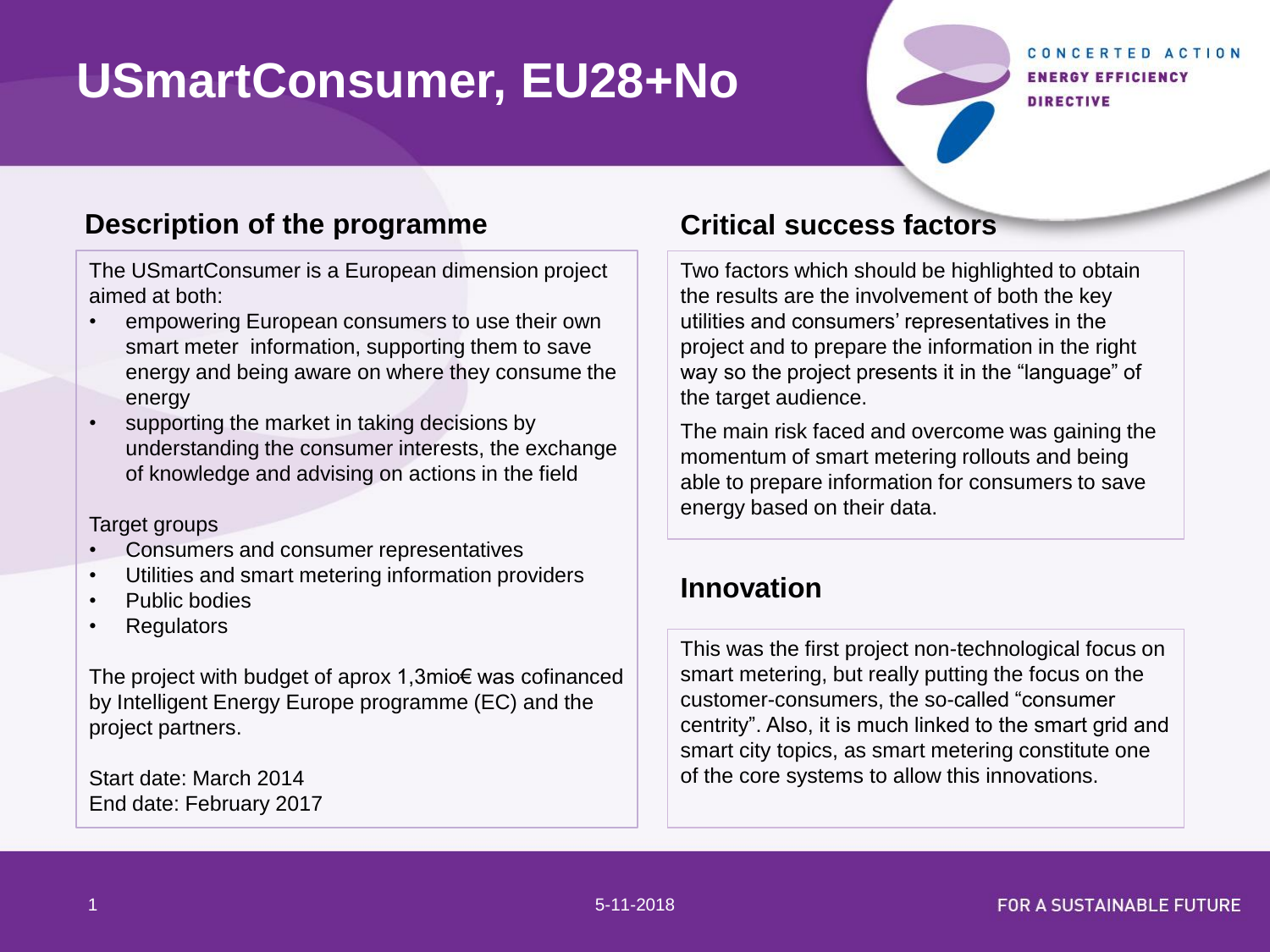## **Outcomes**

#### CONCERTED ACTION **ENERGY EFFICIENCY DIRECTIVE**

### **Key achievements**

- Issue of the European Smart Metering Landscape Report (2 editions) with information from EU28+Norway, and 40 factsheets in 7 languages on consumer information systems based on SM.
- Campaigns and actions in the field benefitting over 1 million Europeans informing and advising them on how to use their smart metering information, reaching average 2 to 5% savings for electricity and 1.2% for natural gas.
- 120.000 MWh/year energy savings in 8 EU countries, 260 consumer representatives trained and 5.800 Europeans participated in the project international communication actions

#### **Changes you would make in the future**

- **Smart metering varies from country to country in** rollout strategy, technology and services for customers. Since the project start it is needed a deep market knowledge to prepare realistic targets and schedule for each EU country.
- Networking with other national and EU projects benefit the share of updated knowledge.

#### **Lesson learned**

- There is a strong diversity among EU countries in smart metering rollouts, both in the utilities targets and consumers role
- **EXECTE Learning from the experiences of more advanced** countries as Finland, Spain, Italy or The Netherlands is highly recommended for new entries
- Several organizations are key for the success of smart metering in EU countries: utilities, regulators, consumer representatives, technology provides and media. Policy makers support in the EU (as the EC Directives) and national level are needed.

### **Replicating your approach**

- **Having a clear smart metering strategy (for which** customers, which technology, what services based on them, etc.) and involvement of all the key actors presented will support the success of a new smart metering rollout
- **Take advantage from the experiences from other** EU countries, particularly those with similar strategy